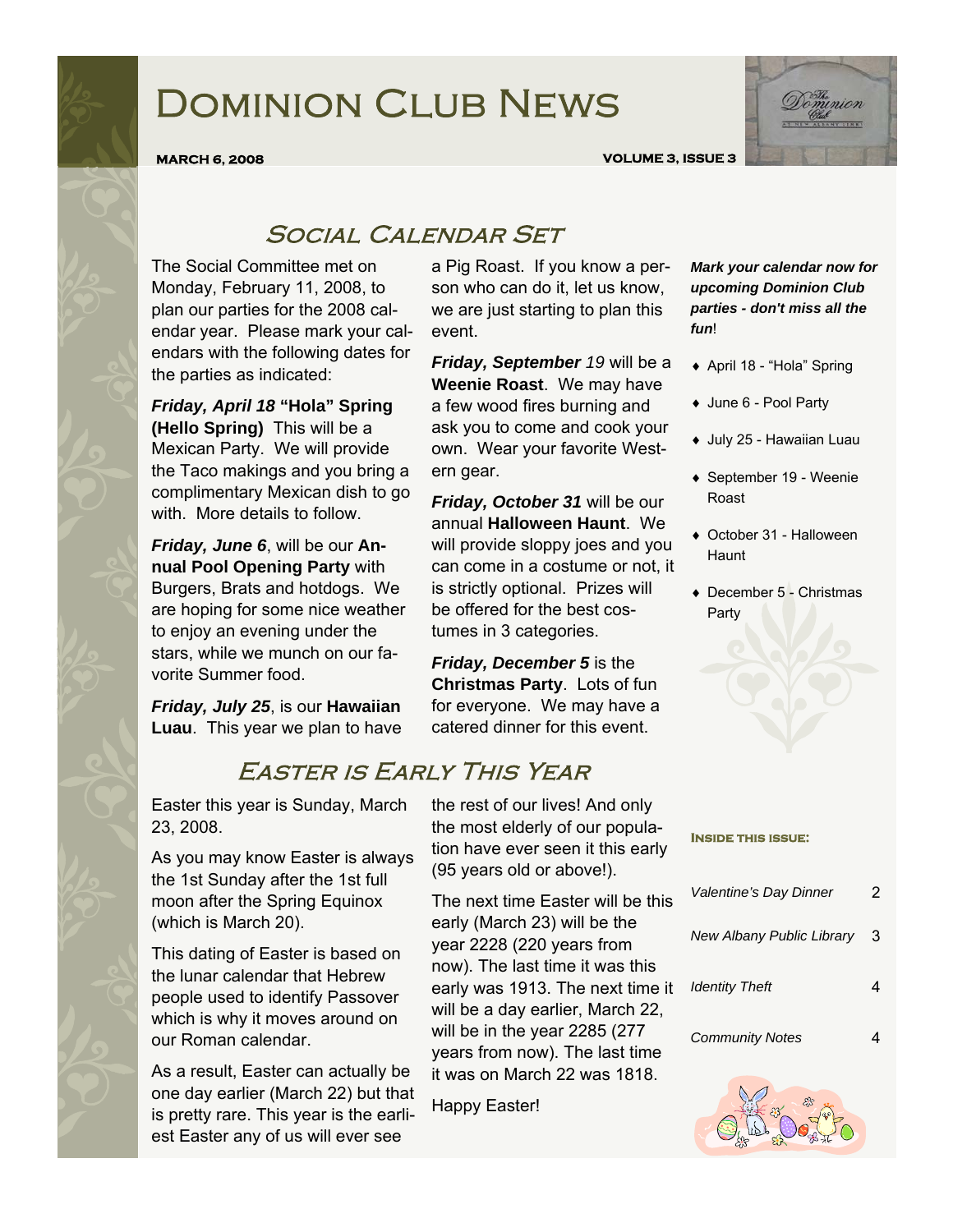### **VALENTINE'S DAY DINNER**

Vito's Restaurant at the New Albany Links Clubhouse hosted fifty-five Dominion Club residents and guests to a Spaghetti Dinner on Thursday, February 14th.

The food was delicious and the fellowship was even better. The Party Committee passed out Pink Carnations to all the ladies as a way to say "Happy Valentine's Day". This was the first time we have gone to a restaurant en-mass and it turned out to be a lot of fun.

To top off the event, Dave Kretschmaier and Charlie Evranian teamed up to provide a large cake to celebrate the birthdays of Linda Kretschmaier and Ellen Evranian. Everyone sang "Happy Birthday" as the cake was presented to the ladies. Everyone enjoyed the cake for dessert.





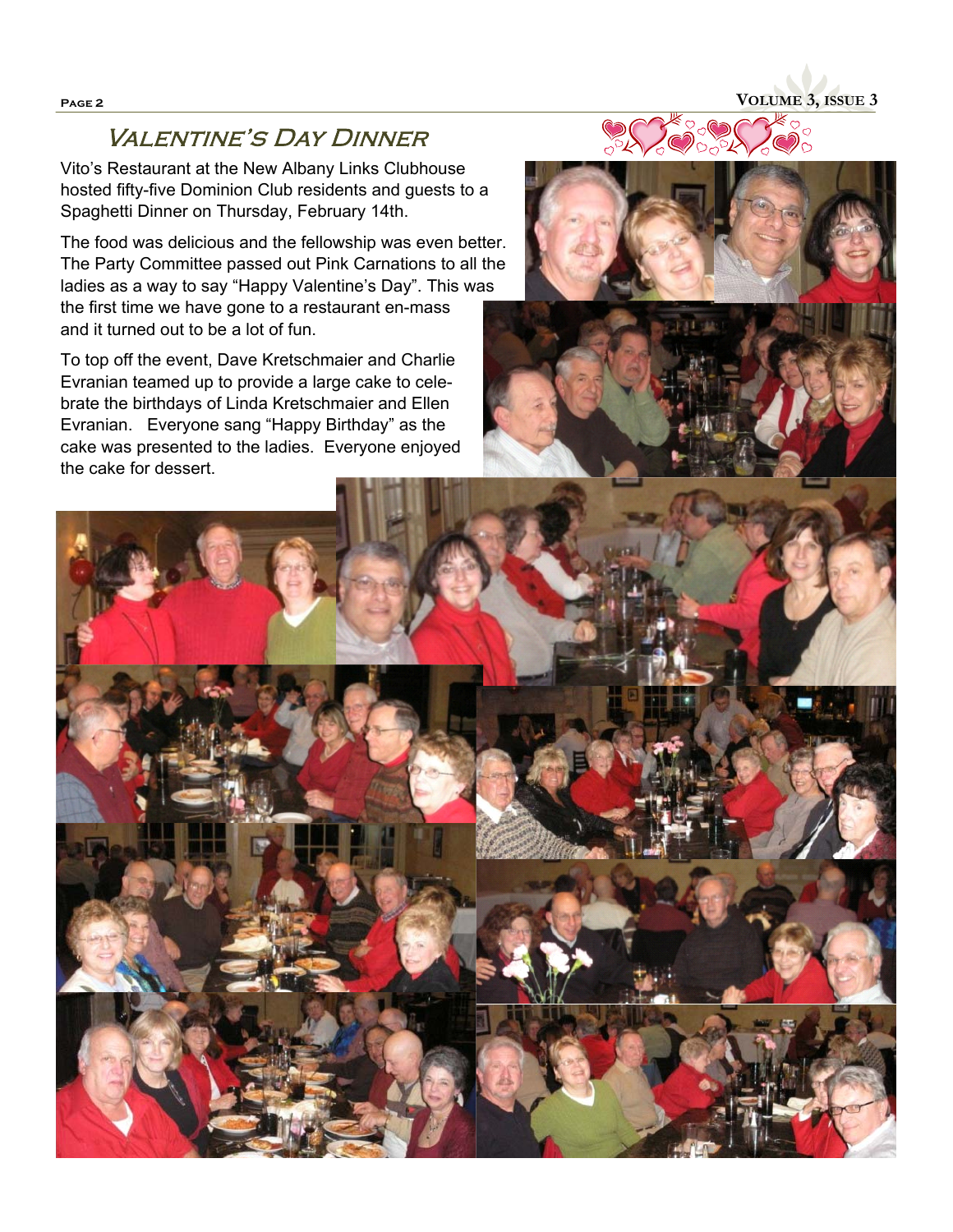

### New Albany Public Library

How lucky we are here in the Dominion Club to have the New Albany Branch of the Columbus Metropolitan Library only five or six minutes away.

The building on Market Street is both beautiful and functional.

All the services of a regional branch of the award-winning library system are available there including DVD entertainment, audio disks, CDs, magazines, computers, children's materials, and... books. There is also a quiet work/study room and a copier.

If you enjoy using your home computer, the catalog of the entire library system is available to you at:

#### www.columbuslibrary.org

Using your library card number and your pin number – the last four digits of your phone number - you can reserve materials delivered to the New Albany branch. The library will email you when your reserves are ready for pickup. If you are leaving town for a time, you can put your reserves on "vacation hold" until you return. You can also request that the library alert you to materials which are about to be due and you can renew materials unless they have been reserved by another patron. You can even ask the library to inform you when new books by your favorite author or on a favorite topic are available – click on "Just for You."

Your library card number also makes many premium data resources available to you. Just click on Premium Resources

The "regular" snow crews are back and working to pay attention to the NO SNOW REMOVAL list. Repairs to damages reported last month that could be

and you'll be amazed at the variety. How about the entire Encyclopedia Britannica for starters?

In the lobby of the New Albany branch, a wide range of books and other materials are on sale very inexpensively and on April 10 and 11, the Friends of the Library will hold a book sale in the community meeting room. The meeting room can be reserved – online or in person - for various purposes at no charge.

The Columbus Metropolitan Library has recently made two changes in procedure. First, patrons now check out their own materials. It's very easy and there is always a staff member nearby willing to help if you have a problem.

The second change is that the entire library collection has become "floating." That means that books and materials don't "belong" to a certain branch anymore, but float among the branches, depending upon where they might be returned. This means that you may notice more variety on the shelves as you browse.

If you have visiting grandchildren, check out the children's reading room as well as the selection of juvenile fiction, videos, computers, readers, etc. Story hours for various ages are also scheduled monthly.

The New Albany branch library sponsors a book club which meets monthly. And of course, the handy reference librarian is still ready to answer your questions at 645-2ASK (2275).

### **SNOW REMOVAL**

repaired now are complete—the remainder will be repaired in the spring when weather permits. Report any snow removal problems to Bob Hire, 746-3412.

"Using your library **CARD NUMBER AND** YOUR PIN NUMBER – THE LAST FOUR DIGITS OF YOUR PHONE number - you can reserve materials DELIVERED TO THE NEW ALBANY BRANCH. THE LIBRARY WILL email you when your reserves are ready for pickup"